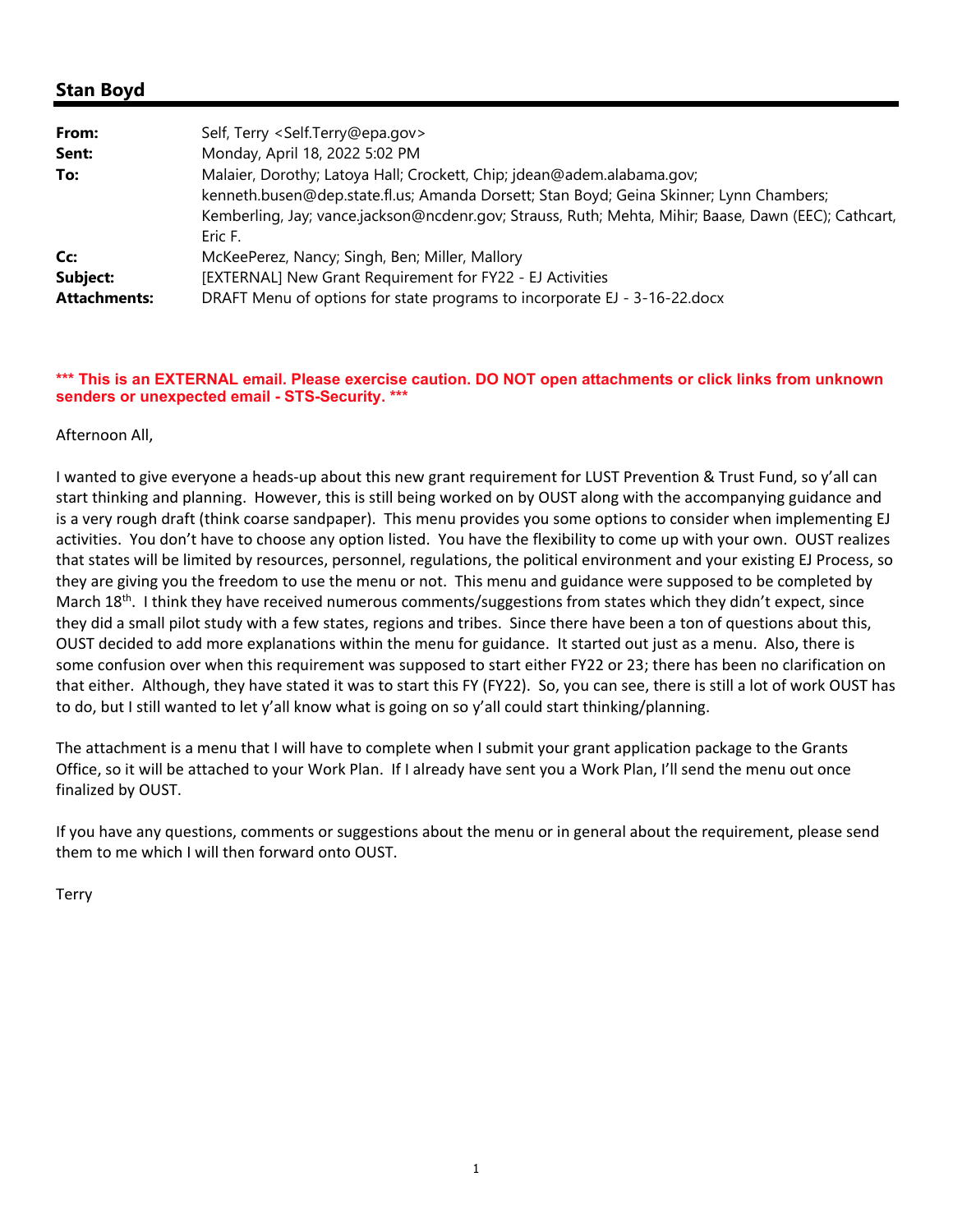## **DRAFT**

## **Menu of Options for State UST/LUST Programs to Incorporate Environmental Justice**

OUST created this document as a reference for regions to:

- (1) Guide conversations and workplan development with grant recipients, and
- (2) Support development of regional approaches in Indian country.

#### Overview

Consistent with Administration direction and priorities, OUST expects states, territories, and the District of Columbia (hereafter referred to as states) to mak[e environmental justice](https://www.epa.gov/environmentaljustice) (EJ) a priority and to work to integrate environmental justice considerations into their programs and programmatic decisions. OUST expects that grants awarded to states will include a general requirement on incorporating EJ. To achieve this goal, states can undertake different programmatic actions based on state needs, authorities, and resource constraints. States may also develop, or may have already developed, their own definitions of areas with EJ concerns using criteria of interest to the state.

This document provides a list of ideas for potential programmatic adjustments for states to consider implementing into UST and LUST programs with the expectation that these activities will be memorialized in upcoming state grants. This is not an exhaustive list, and programs are able to come up with other ideas for implementing EJ considerations. Not all items in this list will be possible for every state program. Each region and state should discuss what will work for a given state's program. Some states may want to consider developing specific EJ-focused initiatives. Given resource constraints, other states may want to consider piloting activities in targeted areas first and scaling up. Regions need to determine how best to integrate EJ considerations into programmatic decisions in Indian country and should work with Tribal partners to determine that approach.

OUST conducted EJ pilot projects August 2021 – February 2022 to inform this document, and consolidated ideas with both a state and Indian country focus. Throughout the pilots, OUST worked with state UST and LUST programs in Massachusetts, Arizona, and Oregon. OUST collaborated with Regions 1, 9, and 10 for the state-focused pilots, along with Region 8's program in Indian country. Note: Several Indian country specific activities are included below in italics.

### Foundation Building Activities

- Engage and collaborate
	- Connect with partners focused on environmental justice efforts in the agency, coordinate with regional UST and LUST program offices in the state and with other invested stakeholders.
	- Consider EJ outreach to communities and stakeholder groups or increase existing EJ outreach and engagement efforts, for example, community meetings.
	- Develop guidance and trainings on advancing environmental justice in UST and LUST programs, and/or across state agency.
	- *EPA efforts in Indian country: connect with Regional EJ coordinators and Tribal Affairs personnel; engage with specific tribes.*
- Develop an approach and analyze universe
	- Define areas with EJ concerns; consider state definitions of environmental justice if applicable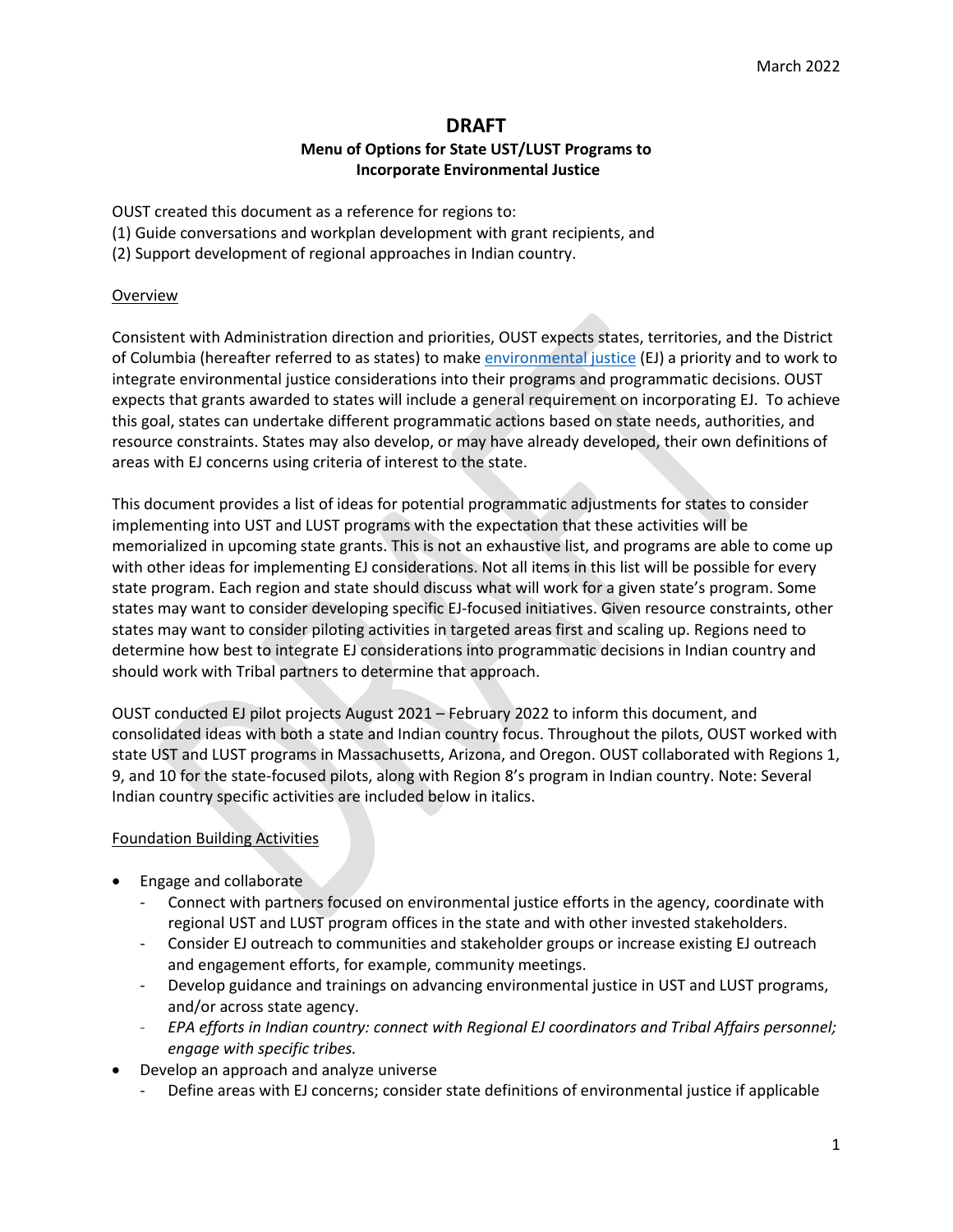- States may want to use EPA's existing screening tools and supplement with additional data and knowledge of local communities:
	- o [UST Finder](https://www.epa.gov/ust/ust-finder) provides recent snapshot of locations and attributes of state UST and LUST sites; work currently underway to add EJ information (target completion date April 2022)
	- o [EJScreen](https://www.epa.gov/ejscreen/environmental-justice-indexes-ejscreen) provides national data that combines environmental and demographic information at the census block level
- **States may create state specific EJ screening methodology to define areas with EJ concerns,** include state definition of environmental justice when applicable and state specific data elements of interest; consider developing mapping tool or use existing state tools.
- Acknowledge the potential for disproportionate impacts from climate change on vulnerable communities, e.g., floods, droughts, wildfires, and consider these factors in environmental justice efforts that relate to prevention or cleanup activities.
- Identify clusters and geographic opportunities; focus on criteria of interest to program (e.g., non-compliant sites) and environmental justice concerns, identify areas where state groups or organizations are focusing on environmental justice.
- Establish EJ metrics of interest to your organization to assess your progress.

## Prevention

- Analyze UST universe using environmental justice criteria and supplement with other data elements of interest to the state to inform future actions. Examples include:
	- Use EJScreen criteria; for example, identify sites in areas with 1 or more EJ index at the 80<sup>th</sup> percentile in the state
	- Update site-specific information in database where possible to include factors such as equipment information (for example, single wall tanks or piping), compliance requirements for testing, climate change risks of the area
	- Identify possible considerations that may have an impact, e.g., abandoned or TOS USTs which may have releases, food deserts, rural areas with limited gas availability
- Provide additional compliance assistance to facilities in areas with EJ concerns:
	- Target compliance site visits using combinations of the above analysis to prioritize as appropriate
	- Develop compliance assistance materials in multiple languages
	- Increase training opportunities for owners and operators, e.g., host informational webinars, direct contact via phone calls
	- Prioritize pre-inspection compliance assistance, e.g., phone calls to identify necessary records, and post-inspection visits to provide education to owners and operators
- Target inspection and enforcement efforts at facilities in areas with EJ concerns
	- Perform more frequent inspections at facilities that have a history of non-compliance
	- Strengthen inspection criteria for USTs that may present additional risk; for example, require more stringent approaches to periodic re-inspection where or when the state has the authority to do so. Note: This may be applicable across all facilities but can be prioritized in areas with EJ concerns if appropriate.
	- Modify randomized inspection selection criteria to incorporate EJ as a factor (especially in third party inspection states, where the state performs limited oversight inspections each year)
- Improve communication efforts with relevant stakeholders
	- Modify annual certification forms/questionnaires to gather data that will help EJ efforts; for example, "With what language are you most comfortable communicating about your UST?"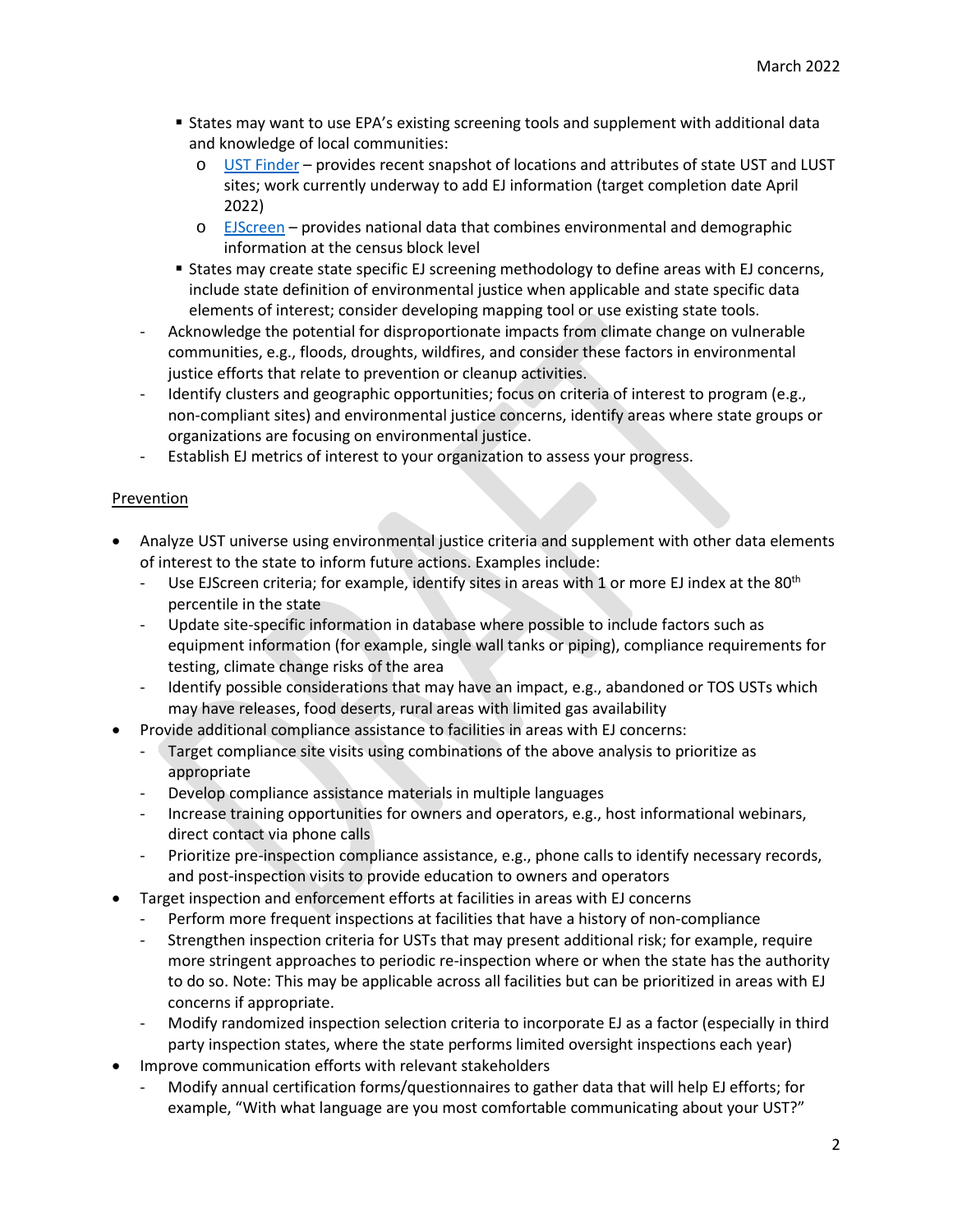- Incorporate EJ awareness information into required training or certification for third parties performing state UST inspections
- Engage with community level organizations like local fire departments who work with the same regulated community to assist with compliance assistance/amplify outreach/UST messaging Note: This may be applicable across all facilities but can be prioritized in areas with EJ concerns if appropriate.
- Develop specific state projects in areas with EJ concerns depending on available funding. Examples include:
	- Defueling project identifying TOS or abandoned USTs in areas with EJ concerns to defuel and reduce risk
	- Orphan tank ground penetrating radar use GPR to identify suspect UST sites in areas with EJ concerns to determine next steps (i.e., removal or admin closure)
- Look for partners and leveraging opportunities

### Cleanup

- Analyze LUST universe using environmental justice criteria and supplement with other data elements of interest to the state to inform future actions. For example:
	- Use EJScreen criteria to prioritize or rank; for example, identify sites in areas with 1 or more EJ index at the 80<sup>th</sup> percentile in the state
	- Consider incorporating other site-specific details in the analysis, e.g., size of release, media impacted, stage of cleanup, location in floodplain, proximity to private domestic wells and source water protection areas
- Prioritize EJ considerations in the cleanup program, EJ considerations can be incorporated into:
	- Outreach efforts
		- **Send "wake up" letters directing RP to begin or resume cleanup activities at LUST sites in** areas with EJ concerns
		- *EPA efforts in Indian country: create communication plans for engaging with Tribes with active LUST sites*
	- Enforcement prioritize enforcement in areas with EJ concerns, begin escalating enforcement on sites that did not respond to outreach efforts or are not meeting project timelines and milestones
	- Auditing corrective action plans and cleanup activities in areas with EJ concerns
	- Focusing on abandoned LUST sites and conducting RP search activities more attention on sites in areas with EJ concerns
	- Risk ranking process to include EJ as a factor
	- State lead cleanups with state or federal LUST cleanup money
	- State-specific programs (e.g., abandoned tanks program)
	- Allocating case managers' time/which LUST sites to focus on
	- Setting aside a specific amount of funding for site work in areas with EJ concerns
- Look for partners and leveraging opportunities
	- Engage with Brownfields and other programs
	- Prepare inventory of sites that could be eligible for Brownfields funding
	- Prepare materials targeting current landowners (i.e., municipalities, counties, tribes) with abandoned LUST sites to include case studies on how EPA grant programs can be used to cleanup an abandoned site